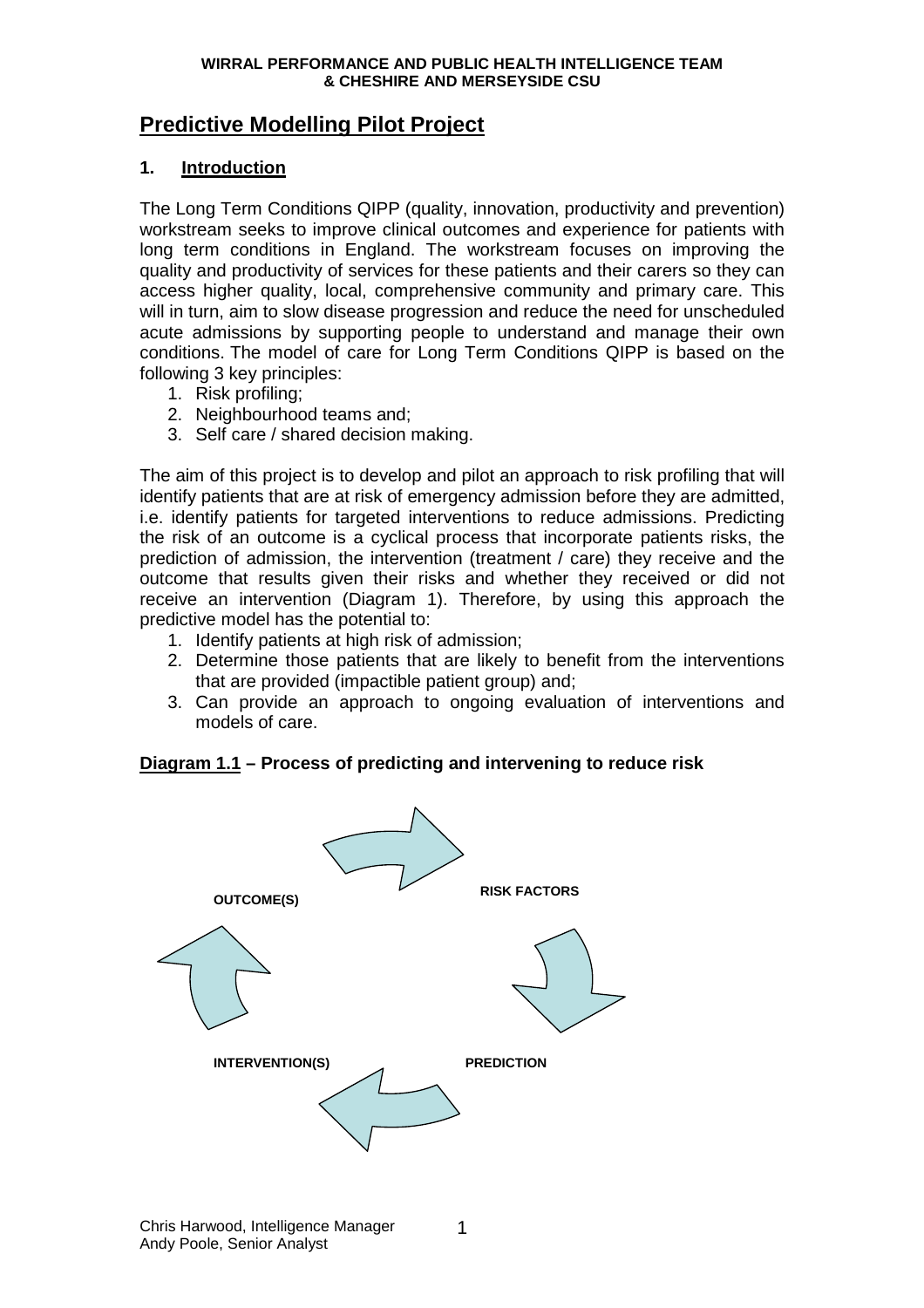#### **2. Background – Predictive models**

Predictive models in healthcare use data such as patient demographics, health records and health care utilisation to find people who fall into specific categories of risk in order to 'predict' their likely future health risk. These models also produce profiles of risk for different types of people as well as model future consumption of health care resources. Models can also identify the future implications of early interventions to achieve optimal future health outcomes. The predictive model in this pilot aims to identify patients at risk of future admission.

### **2.1. Predicting risk**

To predict the risk of someone being admitted to hospital in any time period, a statistical phenomenon known as "regression to the mean" must be considered. For example, patients who are currently experiencing repeated hospital admissions will, on average, have markedly fewer hospital admissions in the future, even without an intervention (Gravelle et al., 2007; Roland et al., 2005). Therefore, prevention programmes aimed at targeting patients already at risk of hospital admissions will appear to be successful, but most of the reduction would have occurred anyway (Figure 1).

**Figure 1.1: Average number of emergency bed days, targeting patients at risk (white is the improvement from targeting high risk patients)** 



Source: Roger Halliday, Department of Health

### **2.2. Dealing with Regression to the Mean**

Predictive models aim to reduce the problem of regression to the mean by identifying patients who will be at risk of admission or readmission in a period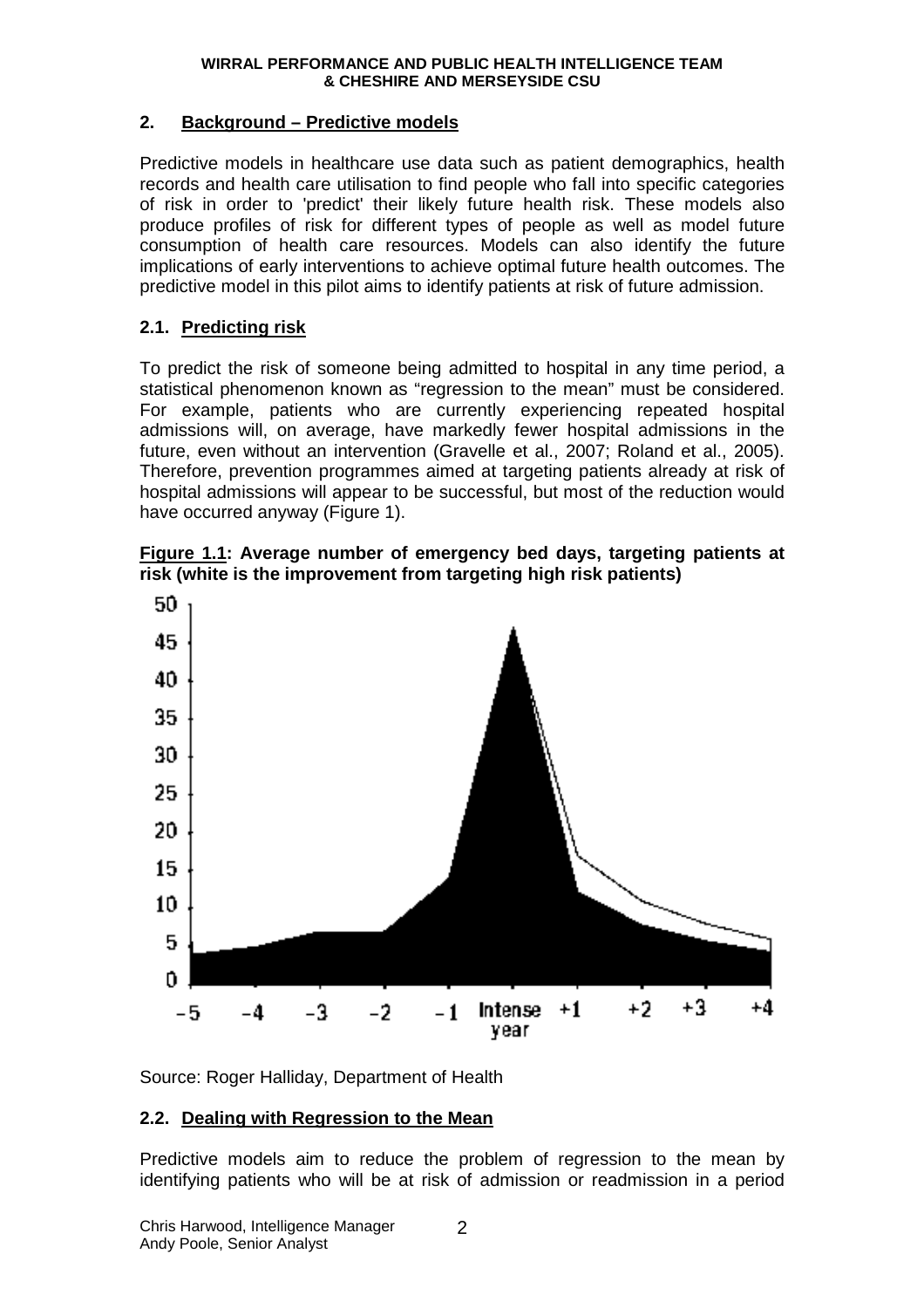(e.g. 12 months) after prediction (Cousins et al., 2002). The use of techniques such as logistic regression or neural networks, analyse patterns in historical routine data to make predictions that reflect an individual's risk of emergency admission in a time period (e.g. 12 months) after prediction. Individuals that are identified as being at risk of emergency admission can then be targeted for interventions aimed at reducing or avoiding the need for an admission and a greater impact could be possible (Figure 2).

**Figure 1.2: Average number of emergency bed days, targeting patients before they were high risk (white is the improvement from targeting patients using predictive models)** 



Source: Roger Halliday, Department of Health

### **2.3. PARR and Combined Predictive Model**

The Department of Health commissioned two predictive models for the NHS in England, the Patients At Risk of Readmission (PARR) tool and the Combined Predictive Model (The Kings Fund, 2009). They used a broad range of variables to predict future emergency admissions, splitting them in to risk categories (Diagram 1). The data used includes demographics (age, sex and deprivation), diagnoses, frequency of admission and use of other health services (A&E and outpatients), and presence of chronic conditions. There are a number of issues with both models which mean they are not as predictive as a locally derived model. Firstly, the models were created using data from 2006/07 and 2007/08 where patterns of health and risk of admission were different from today. Secondly, they were created using data from three PCTs that were likely to have different system, pathways of care and population characteristics compared to local using data. Finally they don't allow for new data to be incorporated that will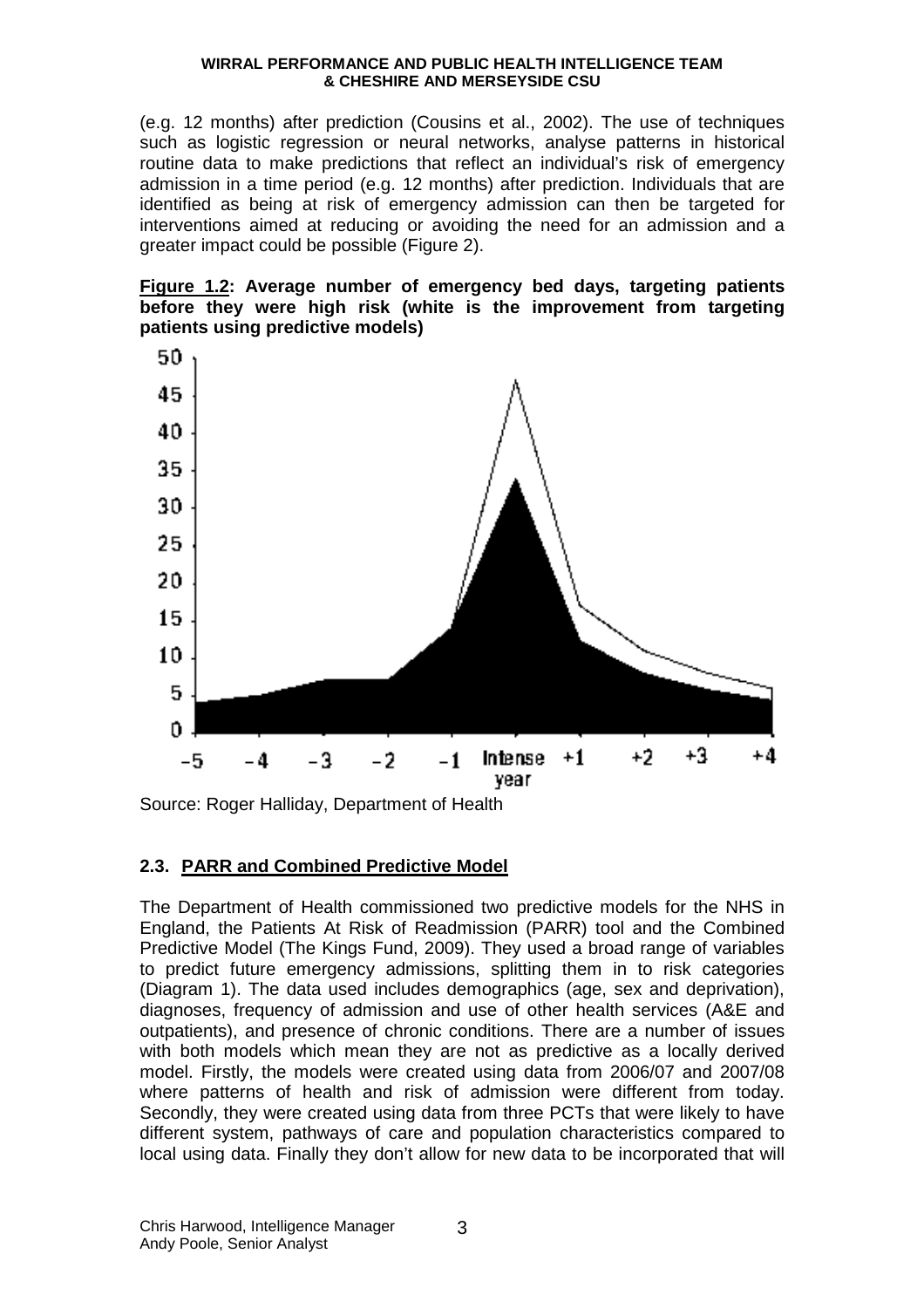make prediction more accurate, learn new patterns or test hypotheses about the effectiveness of different treatments or interventions to reduce admissions.

This project will develop a predictive model that will initially enable primary care to target patients at high risk of admission using local data and a locally derived algorithm. The algorithm will be adapted over time to improve accuracy as well as develop "impactibility models", which identify patients who are not just at risk of admission but are most likely to benefit from targeted interventions (Lewis, 2010).



**Diagram 1.1 – Segmentation of the population using the PARR and CPM** 

Source: Kings Fund, 2009

# **2.4. Aims and objectives**

The aim of this pilot project was to create a predictive model that identifies patients at risk of admission in a period following prediction (e.g. 12 months) for the Wirral population. The objectives were:

- 1. To develop a model to predict emergency admissions using primary and secondary care data from a pilot practice;
- 2. To develop a model using demographic and secondary care data for the Wirral population;
- 3. To validate the predictability (sensitivity and positive predictive value analysis) of the different models;
- 4. To demonstrate the value of a local solution compared to national models such as the PARR and CPM;
- 5. To produce a rank ordered list of patients who are most at risk of admission in the 12 months following prediction.
- 6. To develop data mining software within Wirral data warehouse.

**N.B.** At this stage what the model does not do is identify patients that will benefit from preventative or treatment interventions in the 12 months following prediction. The next stage of the project will start to develop **"impactibility models"**.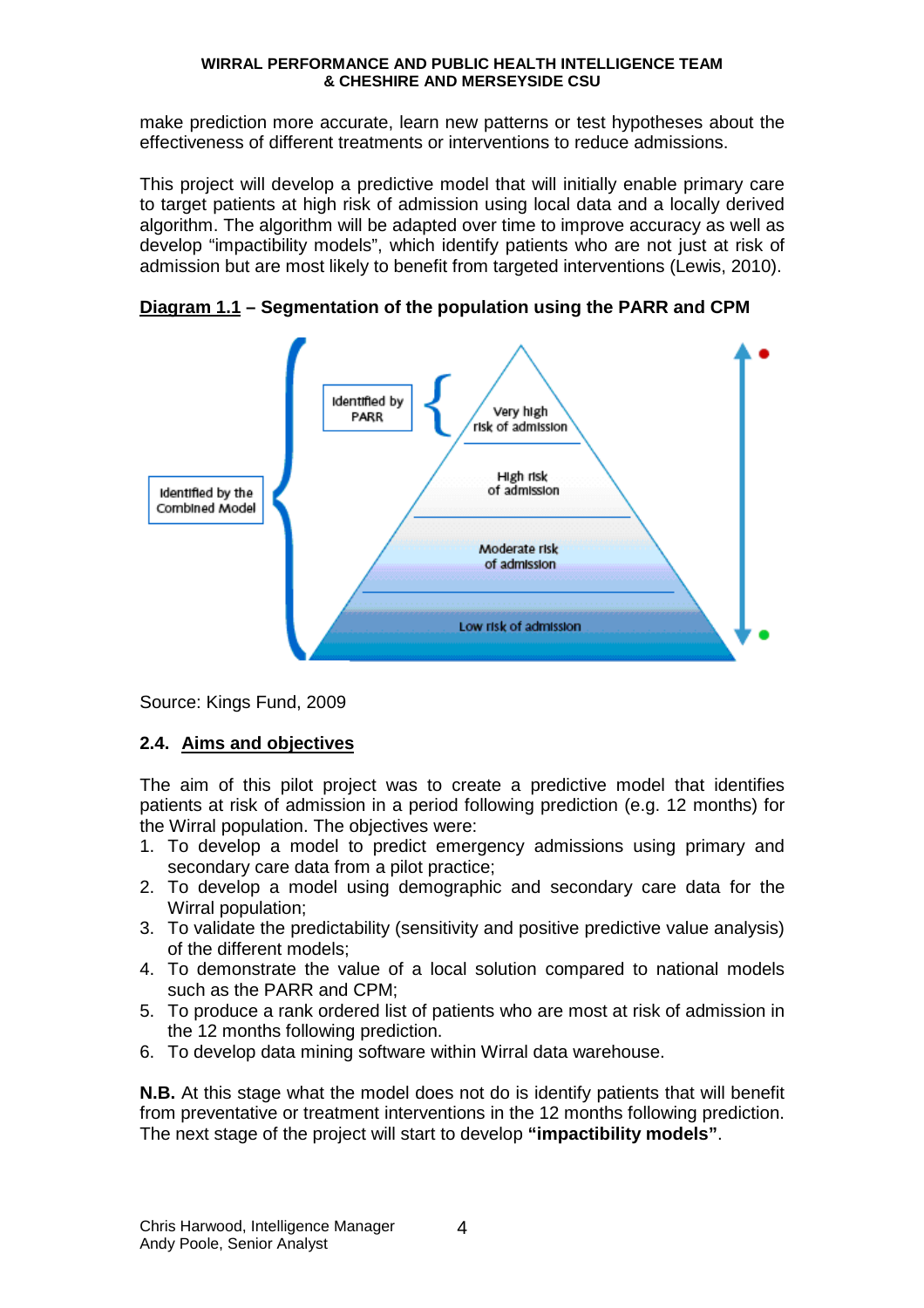## **3. Method**

### **3.1. Predictive models**

Predictive models use relationships between a set of variables in order to predict future outcomes. They use formulae which interpret past data and make forecasts about the future and map associations and statistical relationships to specific targets. They predict the risk of emergency admission based on these identified associations (Cousins et al., 2002).

The models developed in this pilot have used a number of algorithms to help predict the risk of emergency admission, including, logistic regression, neural networks, decision tree and naïve bayes. The merits or each algorithm are beyond the scope of this pilot but each algorithm has been tested to determine the validity and reliability of predicting future emergency admissions. The model takes primary and secondary care data for an entire patient population and stratifies those patients based upon their risk of emergency admission in the next 12 months.

#### **3.2. Data collection**

The data used in the model includes population (age, sex and deprivation), outpatient data, inpatient data, A&E data and GP practice data such as disease prevalence, prescribing and demographic data (Diagram 2). All data is required to be at the individual patient level to be able to predict the risk of emergency admission. The variables included were from the CPM with additions from a literature review and clinical advice as to the important variables related to the risk of emergency admission.



#### **Diagram 2.1: Data included in the predictive model**

Source: Lewis, 2010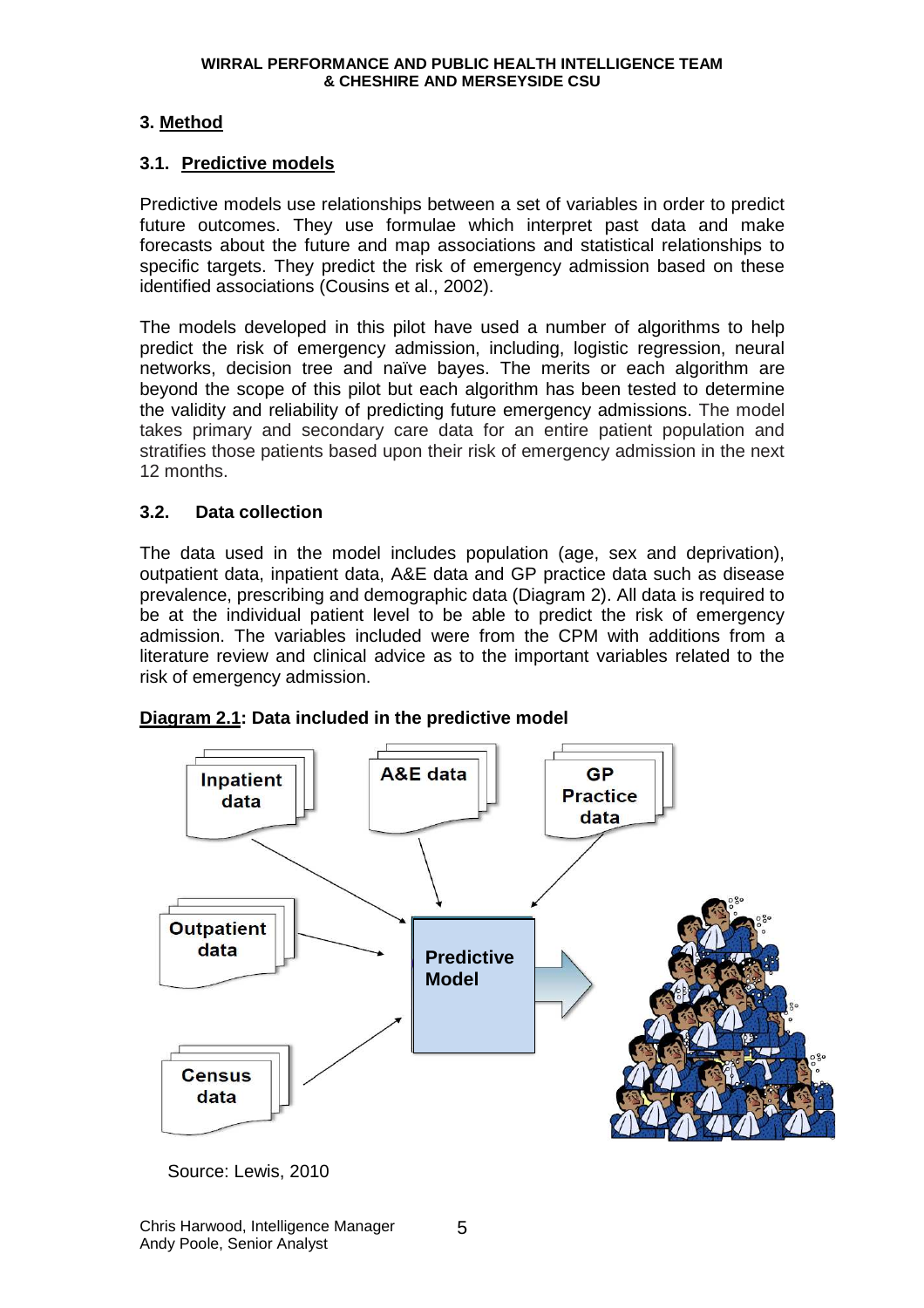## **3.3. Data analysis**

The data analysis starts with defining the problem and involves a cyclical process with the aim of finding and using new knowledge (Diagram 2):

- i. Data preparation collecting, evaluating, and integrating patient's health status, clinical history or demographic data;
- ii. Exploring the data applying grouping and risk marker identification algorithms, episodes of care and categories of pharmaceutical treatments, e.g. utilised A&E in the past 30 days;
- iii. Building Models summarising the presence or absence of clinical risk markers and applying the algorithm to the data to identify the risk score for patients based upon the known admission profile of patients;
- iv. Exploring and validating the models Before deploying a model in a production environment it needs to be tested to see how predictive and valid it is. This will involve testing the sensitivity, specificity and the predictive power of the model (ROC curve).
- v. Deploying and updating models assessing overall risk by adding assigned risk weights of all markers to patients to identify their future risk of emergency admission. Updating a model starts at data preparation stage.



## **Diagram 2.2: The process of data mining and predictive modelling**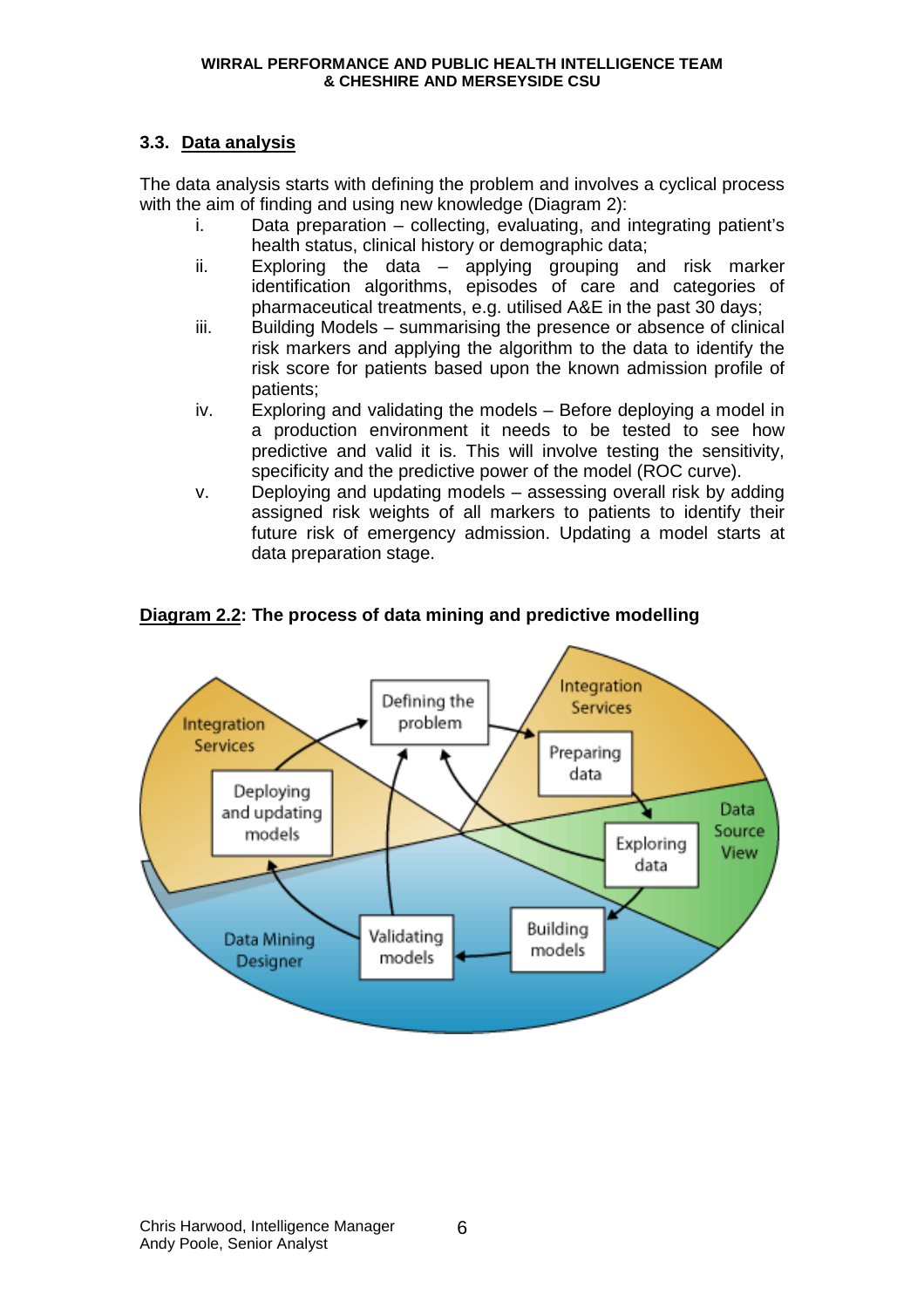## **4. Results**

## **4.1. Pilot Practice**

## **4.1.1. Baseline data**

The pilot practice included a total population of 9,800. The population used in the model were aged 50 years and over, which included 3596 people. The practice has a slightly younger age profile, similar gender profile, but more deprived population compared to the Wirral as a whole (Table 1).

|                      |          | Practice |         | Wirral  |         |  |  |
|----------------------|----------|----------|---------|---------|---------|--|--|
| Criteria             | Variable | Persons  | Percent | Persons | Percent |  |  |
| Age group            | 50-59    | 1352     | 13.8%   | 42727   | 13.4%   |  |  |
| (Years)              | 60-69    | 1108     | 11.3%   | 43030   | 13.5%   |  |  |
|                      | 70-79    | 706      | 7.2%    | 26234   | 8.2%    |  |  |
|                      | 80-89    | 356      | 3.6%    | 14892   | 4.7%    |  |  |
|                      | $90+$    | 74       | 0.8%    | 2921    | 0.9%    |  |  |
| Gender               | Men      | 1689     | 47.0%   | 58000   | 46.1%   |  |  |
|                      | Women    | 1909     | 53.1%   | 67900   | 53.9%   |  |  |
| Chronic<br>diseases* | 0        | 2388     | 66.4%   |         |         |  |  |
|                      | 1        | 909      | 25.3%   |         |         |  |  |
|                      | 2        | 233      | 6.5%    |         |         |  |  |
|                      | $3+$     | 66       | 1.8%    |         |         |  |  |
| IMD 2010**           | 1        | 883      | 24.6%   | 30717   | 25.4%   |  |  |
|                      | 2        | 1576     | 43.8%   | 20004   | 16.5%   |  |  |
|                      | 3        | 319      | 8.9%    | 18946   | 15.6%   |  |  |
|                      | 4        | 573      | 15.9%   | 23426   | 19.3%   |  |  |
|                      | 5        | 245      | 6.8%    | 28016   | 23.1%   |  |  |

### **Table 3.1: Practice data, demographic and chronic diseases**

\* Chronic disease = Coronary heart disease, cancer, hypertension, COPD, heart failure >>>

 $** 1 =$  most deprived

Source: Pilot practice and SUS data, 2011/12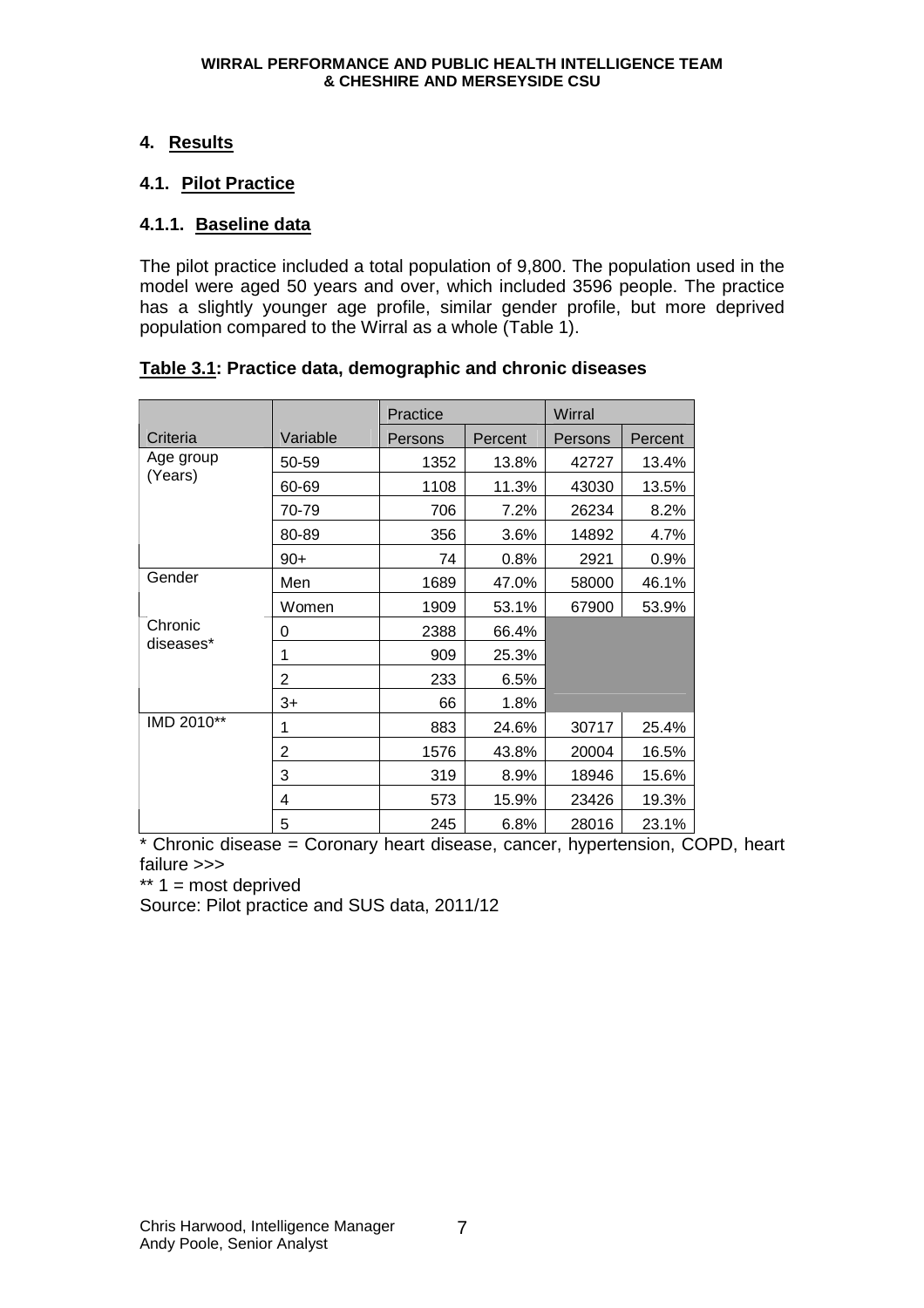## **4.1.2. Risk factors for emergency admission**

#### **4.1.2.1. Demographics and practice data**

Comparing some of the demographic data and emergency admissions for 2011/12, highlight a number of emerging risk factors (Table 3.2). The risk of admission for someone 90 years and over was nearly five times higher than for people age 60-69 years. People with 3 or more chronic conditions were 8 times more likely to be admitted for an emergency than someone without a chronic condition. At the univariate level there was no pattern between deprivation and emergency admissions although there may be an interaction with age and chronic conditions.

| Criteria             | Variable       | Not admit | Admit | All  | Percent |
|----------------------|----------------|-----------|-------|------|---------|
| Age group            | 50-59          | 1258      | 94    | 1352 | 7.0%    |
| (Years)              | 60-69          | 1044      | 64    | 1108 | 5.8%    |
|                      | 70-79          | 624       | 82    | 706  | 11.6%   |
|                      | 80-89          | 283       | 73    | 356  | 20.5%   |
|                      | $90+$          | 53        | 21    | 74   | 28.4%   |
| Gender               | Male           | 1533      | 154   | 1687 | 9.1%    |
|                      | Female         | 1729      | 180   | 1909 | 9.4%    |
| Chronic<br>diseases* | 0              | 2267      | 121   | 2388 | 5.1%    |
|                      | 1              | 789       | 120   | 909  | 13.2%   |
|                      | 2              | 167       | 66    | 233  | 28.3%   |
|                      | $3+$           | 39        | 27    | 66   | 40.9%   |
| IMD 2010**           | 1              | 783       | 100   | 883  | 11.3%   |
|                      | $\overline{c}$ | 1430      | 146   | 1576 | 9.3%    |
|                      | 3              | 295       | 24    | 319  | 7.5%    |
|                      | 4              | 534       | 39    | 573  | 6.8%    |
|                      | 5              | 220       | 25    | 245  | 10.2%   |

#### **Table 3.2 – Demographics and emergency admission, 2011/12**

\* Chronic disease = Coronary heart disease, cancer, hypertension, COPD, heart failure >>>

\*\* 1 = most deprived

Source: Pilot practice and SUS data, 2011/12

# **4.1.2.2. Hospital utilisation data**

Hospital utilisation data is strongly associated with the risk of emergency admission in the next 12 months. Univariate analysis suggests that A&E attendance data were most strongly associated with the prediction of risk of emergency admission in the following 12 month (Appendix 1).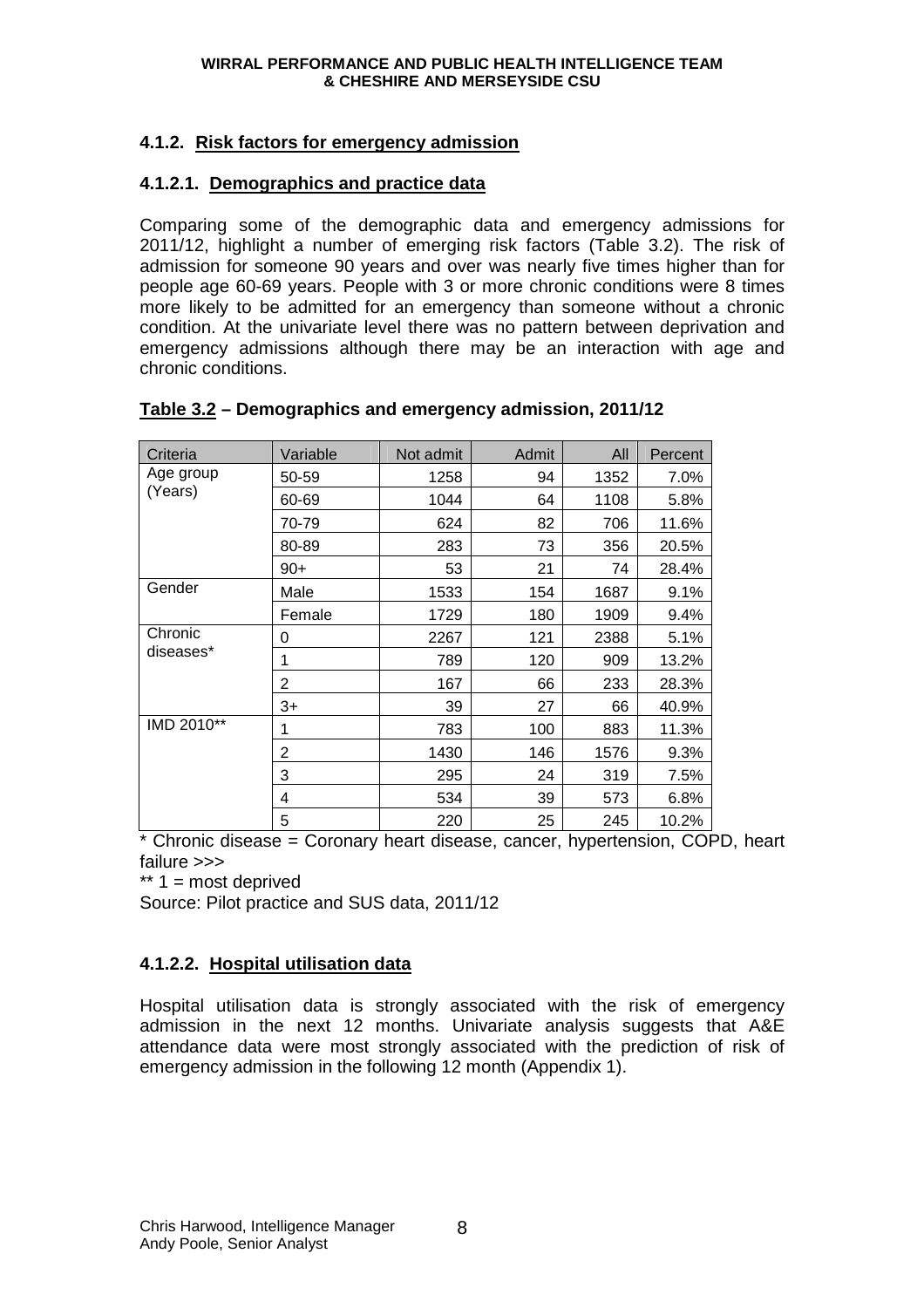### **4.1.3. Predictive Model**

The Positive Predictive Value (PPV) is a reflection of the number of patients who actually had an emergency admission in the year following prediction. Figure 3.1 shows patients that have been identified in different risk segments of the population. For example 62 out of the top 100 patients predicted by the primary care and hospital model (combined model) were admitted for an emergency.

The primary care and hospital model combined was more predictive than the hospital only model for each segment of the risk population. For the top 25 very high risk patients the combined model predicted 92% of admission correctly compared to 76% accuracy for the hospital data only model (Figure 3.1).



**Figure 3.1: Positive Predictive Value for emergency admissions** 

Source: Pilot practice and SUS data, 2009/10, 2010/11 and 2011/12

### **4.1.3.1. Measuring the statistical significance of models**

A Receiver Operating Curves (ROC) plot the true positives (sensitivity) vs. false positives (1 − specificity), for a binary classifier system as its discrimination threshold is varied (Figure 3.2). Since, a random method describes a horizontal curve through the unit interval, it has an area under the curve of 0.5. The area under the curve for the Combined model and Hospital only model are significantly more accurate than randomly guessing whether patients are at risk of emergency admission. The Combined model is significantly more accurate than the Hospital only model (Table 3.3).

### **Table 3.3: Area under the curve, Combined and Hospital only models**

|                               |      | Std.               |                   | 95% Confidence Interval |       |  |
|-------------------------------|------|--------------------|-------------------|-------------------------|-------|--|
| Model                         | Area | Error <sup>a</sup> | Sig. <sup>b</sup> | Lower                   | Jpper |  |
| Primary care + hospital model | .800 | .013               | .000              | .774                    | .826  |  |
| Hospital model only           | .729 | .016               | .000              | .697                    | 761   |  |

a. Under the nonparametric assumption

b. Null hypothesis: true area  $= 0.5$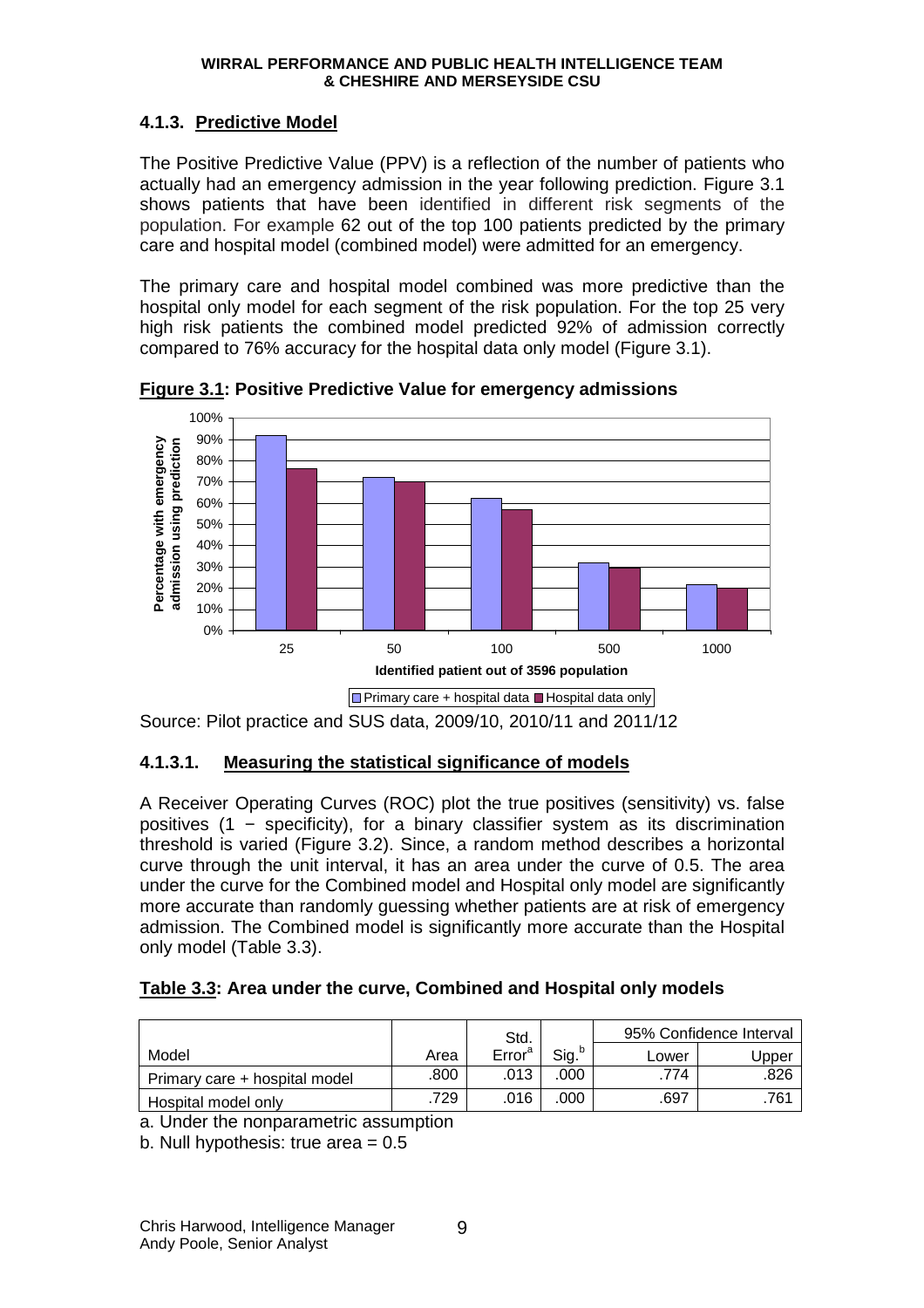



Diagonal segments are produced by ties.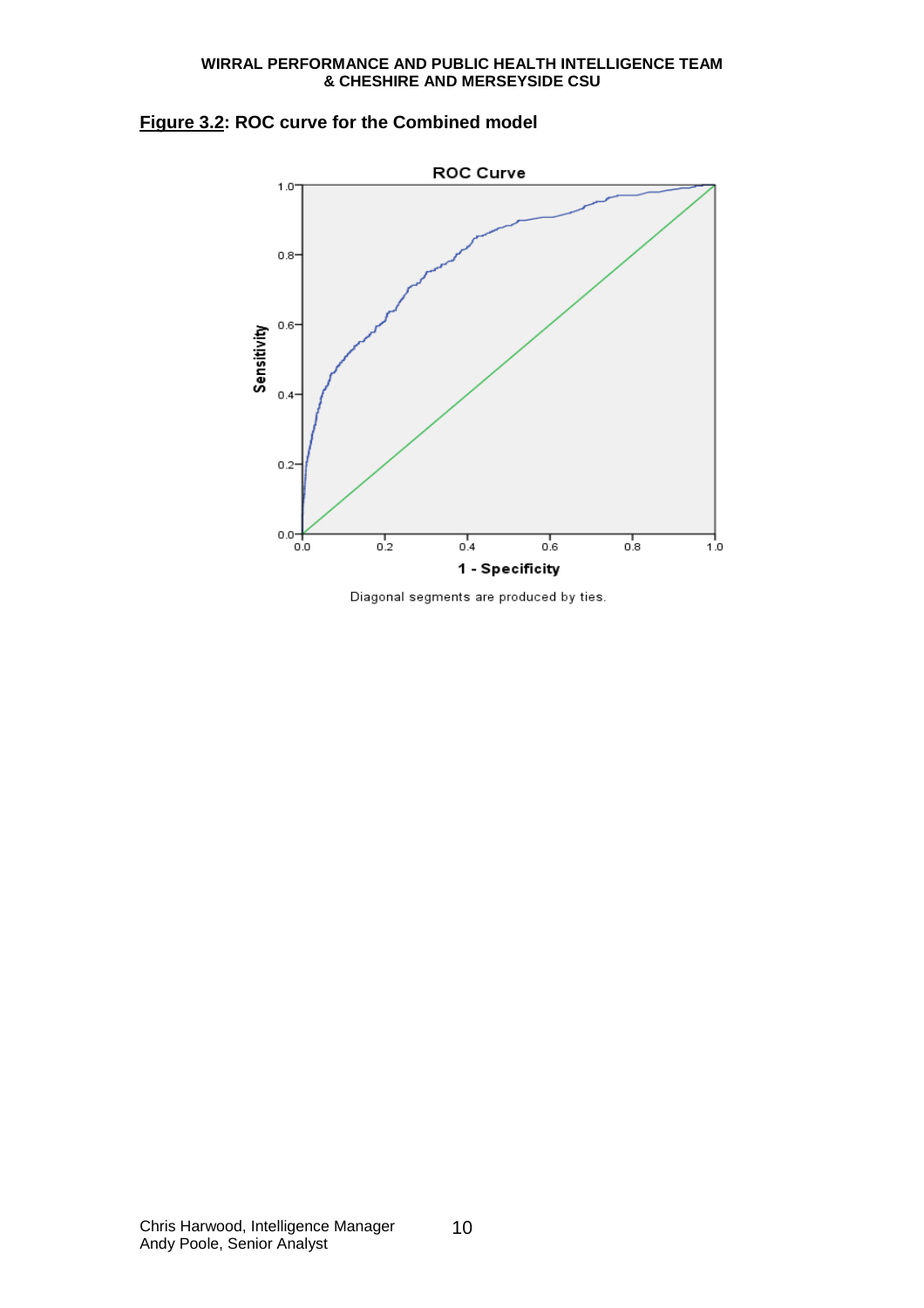## **4.2. Wirral model (Hospital data only)**

The Wirral model uses the same methods as the pilot practice hospital data only but includes all the Wirral population aged 50 years and over. The model identifies the population for different levels of risk of emergency admission (Figure 3.3). For the high risk patients 200 out of the top 250 patients predicted by the model were admitted for an emergency (PPV =  $80\%$ ). Out of the top 1000 patients the model predicted 660 were emergency admission (PPV = 66%).



**Figure 3.3: Positive Predictive Value for emergency admissions** 

# **4.2.1. Measuring the statistical significance of the Wirral model**

The area under the curve for the Wirral model is significantly more accurate than randomly guessing whether patients are at risk of emergency admission (Table 3.3).

### **Table 3.3: Area under the curve, Wirral model**

|                       |      | Std.               |       | 95% Confidence Interval |       |  |
|-----------------------|------|--------------------|-------|-------------------------|-------|--|
| Model                 | Area | Error <sup>a</sup> | Sig.  | ∟ower                   | Jpper |  |
| Wirral hospital model | .744 | .002               | 0.000 | .739                    | .749  |  |

a. Under the nonparametric assumption

b. Null hypothesis: true area  $= 0.5$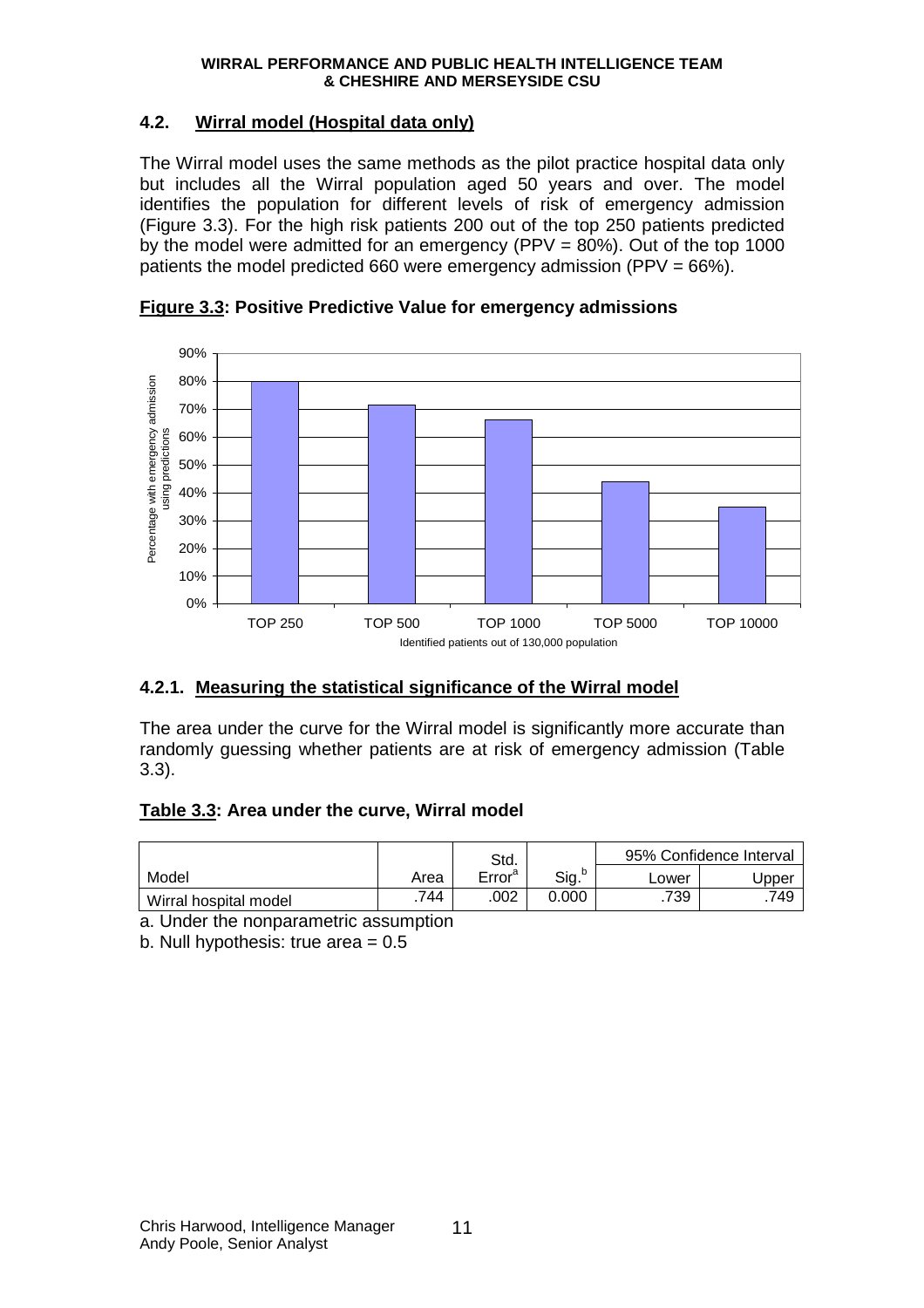#### **5. Discussion**

The results of the pilot project show that the predictive models are accurate at identifying patients at high risk of emergency admission 12 months following prediction. The models have stratified the risk of admission for the whole population and produced a list of high risk patients that can be targeted for admission prevention. The pilot also illustrates that the predictions are more accurate if primary care data is included, even though the numbers of patients in the pilot are small. In addition, the use of SQL server to run the predictive model algorithms means that the data is stored in a safe environment where multiple sources of data can be used to improve the accuracy of the models.

#### **6. Next Steps**

#### **6.1. Validation**

The next step in the project is to continue to update and deploy the models to identify high risk patients. This will involve gathering and using more data to improve the accuracy of the models as well as validate and test the algorithms against other sources of data.

#### **6.2. Impactible Models**

Work to produce models that can identify "impactible" patient groups (i.e. identify patients at risk of admission but are most likely to benefit from admission prevention) will need further development. To achieve this objective patient level data that links the predictive risk model to the treatment and interventions that patients receive will need to be included into the data warehouse (Diagram 6.1).

Diagram 6.1: The process of identifying "impactible" patient groups

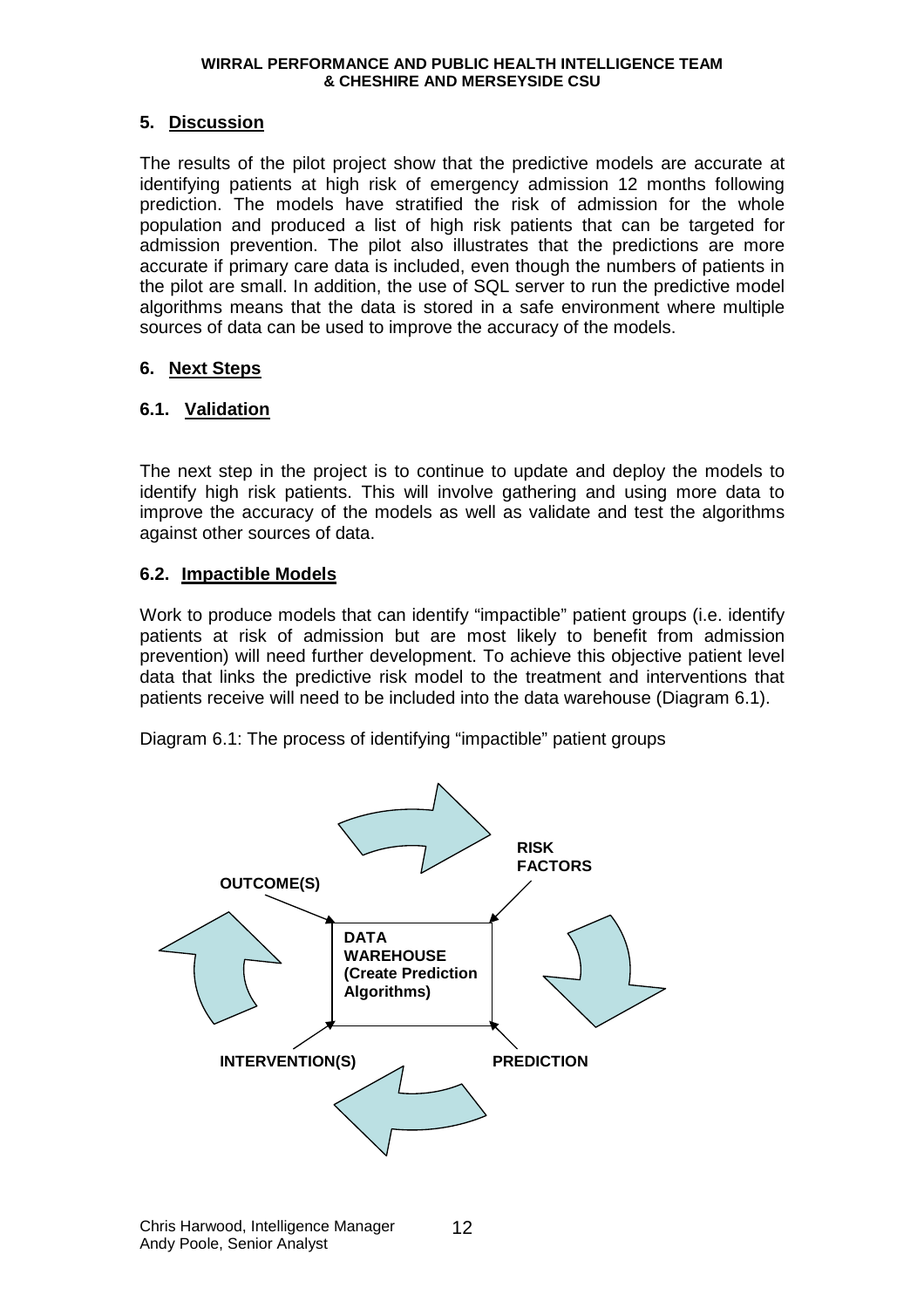#### **7. References**

Billing, J., and Mijanovich, T. (2007). Improving the Management of Care for High Cost Medicaid Patients. Health Affairs, 26(6): 1643-1654.

Cousins MS. (2002). Introduction to predictive modelling. Shickle LM and Bander JA. Disease Management 5[3].

The King's Fund, (2009): [online]

http://www.kingsfund.org.uk/research/projects/predicting\_and\_reducing\_readmiss ion to hospital/

Gravelle, H., Dusheiko, M., Sheaff, R. (2007). Impact of care management (Evercare) on Frail Elderly Patients: Controlled Before and After Analysis for Quantitative Outcome Data. BMJ, 334(7583): 31.

Roland, M., Dusheiko, M., Gravelle, H. (2005). Follow up of People Aged 65 and Over with a History of Emergency Admissions: Analysis of Routine Admission Data. BMJ, 330(7486): 289-292.

Lewis, G. (2011). Predictive Modelling in Action: How 'Virtual Wards' Help High Risk Patients Receive Hospital Care at Home. The Commonwealth Fund, Volume 94.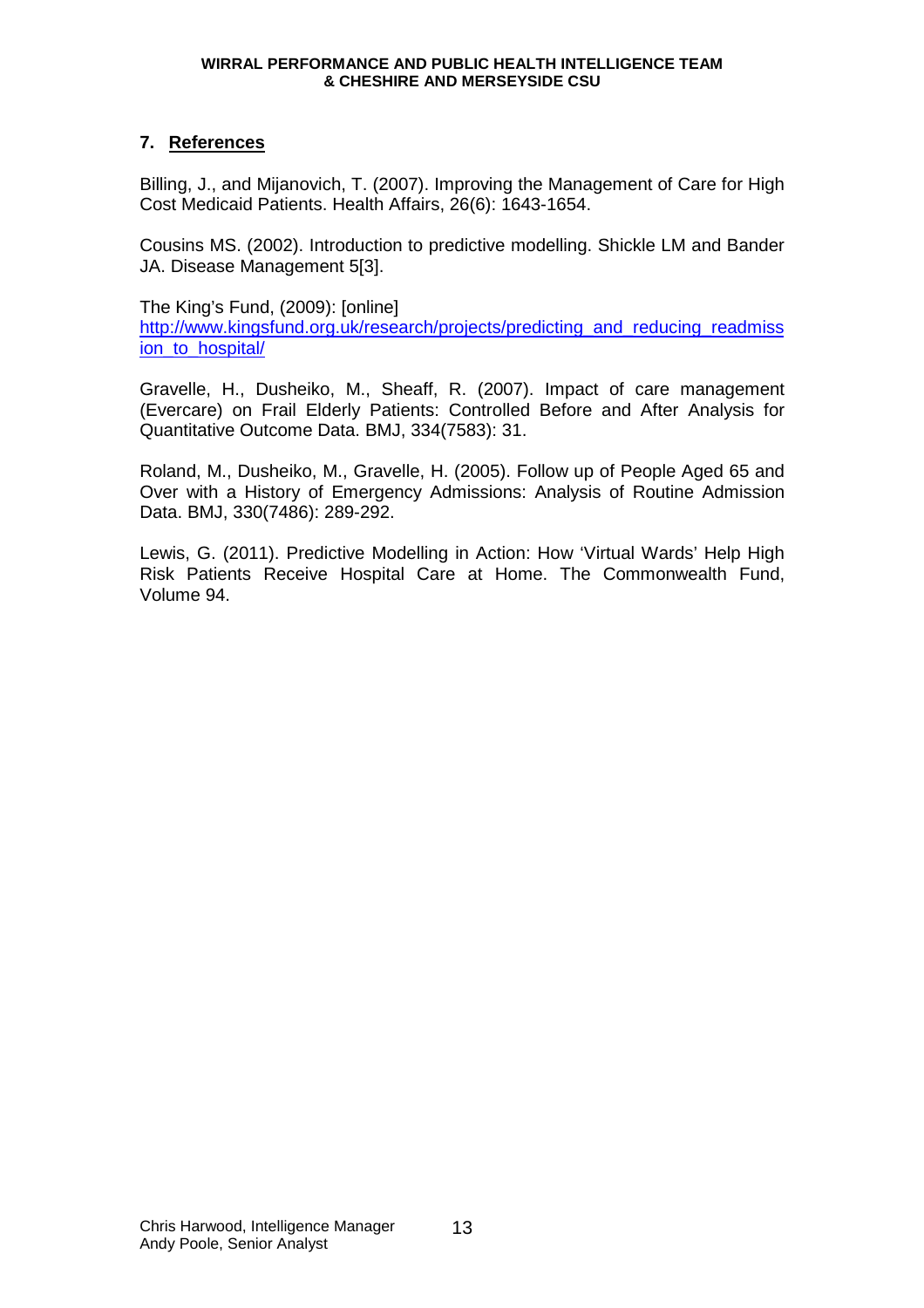|  | Appendix 1: Hospital utilisation and emergency admissions |  |  |
|--|-----------------------------------------------------------|--|--|
|--|-----------------------------------------------------------|--|--|

| <b>Criteria</b>   | <b>Variable</b>                 | <b>Not</b><br>admit | <b>Admit</b> | <b>All</b> | <b>Percent</b> |
|-------------------|---------------------------------|---------------------|--------------|------------|----------------|
| A&E               | 1+ AEattendance030days          | 24                  | 20           | 44         | 45.5%          |
|                   | 1+ AEattendance3190days         | 50                  | 28           | 78         | 35.9%          |
|                   | 1+ AEattendance91180days        | 82                  | 38           | 120        | 31.7%          |
|                   | 1+ AEattendance181365days       | 176                 | 58           | 234        | 24.8%          |
|                   | 1+ AEattendance366730days       | 304                 | 101          | 405        | 24.9%          |
|                   | 1+ AEAttAmbulance030days        | 12                  | 17           | 29         | 58.6%          |
|                   | 1+ AEAttAmbulance3190days       | 27                  | 20           | 47         | 42.6%          |
|                   | 1+ AEAttAmbulance91180days      | 44                  | 32           | 76         | 42.1%          |
|                   | 1+ AEAttAmbulance181365days     | 64                  | 35           | 99         | 35.4%          |
|                   | 1+ AEAttAmbulance366730days     | 135                 | 70           | 205        | 34.1%          |
|                   | 1+ AEAttInvestigation030days    | 23                  | 20           | 43         | 46.5%          |
|                   | 1+ AEAttInvestigation3190days   | 40                  | 23           | 63         | 36.5%          |
|                   | 1+ AEAttInvestigation91180days  | 60                  | 32           | 92         | 34.8%          |
|                   | 1+ AEAttInvestigation181365days | 129                 | 45           | 174        | 25.9%          |
|                   | 1+ AEAttInvestigation366730days | 206                 | 91           | 297        | 30.6%          |
| Inpatient         | 1+ IPEmergencyAdm030days        | 20                  | 13           | 33         | 39.4%          |
|                   | 1+ IPEmergencyAdm3190days       | 35                  | 28           | 63         | 44.4%          |
|                   | 1+ IPEmergencyAdm91180days      | 51                  | 32           | 83         | 38.6%          |
|                   | 1+ IPEmergencyAdm181365days     | 110                 | 48           | 158        | 30.4%          |
|                   | 1+ IPEmergencyAdm366730days     | 185                 | 93           | 278        | 33.5%          |
|                   | 1+ IPAdmandDischHome030days     | 68                  | 17           | 85         | 20.0%          |
|                   | 1+ IPAdmandDischHome3190days    | 104                 | 31           | 135        | 23.0%          |
|                   | 1+ IPAdmandDischHome91180days   | 176                 | 50           | 226        | 22.1%          |
|                   | 1+ IPAdmandDischHome181365days  | 340                 | 76           | 416        | 18.3%          |
|                   | 1+ IPAdmandDischHome366730days  | 519                 | 143          | 662        | 21.6%          |
|                   | 1+ IPAdmandProc030days          | 53                  | 8            | 61         | 13.1%          |
|                   | 1+ IPAdmandProc3190days         | 85                  | 16           | 101        | 15.8%          |
|                   | 1+ IPAdmandProc91180days        | 144                 | 30           | 174        | 17.2%          |
|                   | 1+ IPAdmandProc181365days       | 286                 | 54           | 340        | 15.9%          |
|                   | 1+ IPAdmandProc366730days       | 426                 | 101          | 527        | 19.2%          |
| <b>Outpatient</b> | 1 OutpatientVisit030days        | 234                 | 36           | 270        | 13.3%          |
|                   | 2 OutpatientVisit030days        | 56                  | 14           | 70         | 20.0%          |
|                   | 3 OutpatientVisit030days        | 16                  | 7            | 23         | 30.4%          |
|                   | 1 OutpatientVisit3190days       | 337                 | 65           | 402        | 16.2%          |
|                   | 2 OutpatientVisit3190days       | 85                  | 14           | 99         | 14.1%          |
|                   | 3 OutpatientVisit3190days       | 44                  | 12           | 56         | 21.4%          |
|                   | 1 OutpatientVisit91180days      | 348                 | 68           | 416        | 16.3%          |
|                   | 2 OutpatientVisit91180days      | 116                 | 23           | 139        | 16.5%          |
|                   | 3 OutpatientVisit91180days      | 93                  | 18           | 111        | 16.2%          |
|                   | 1-5 OutpatientVisit181365days   | 886                 | 154          | 1040       | 14.8%          |
|                   | 6+ OutpatientVisit181365days    | 78                  | 17           | 95         | 17.9%          |
|                   | 6-10 OutpatientVisit181365days  | 65                  | 11           | 76         | 14.5%          |
|                   | 11+ OutpatientVisit181365days   | 13                  | 6            | 19         | 31.6%          |